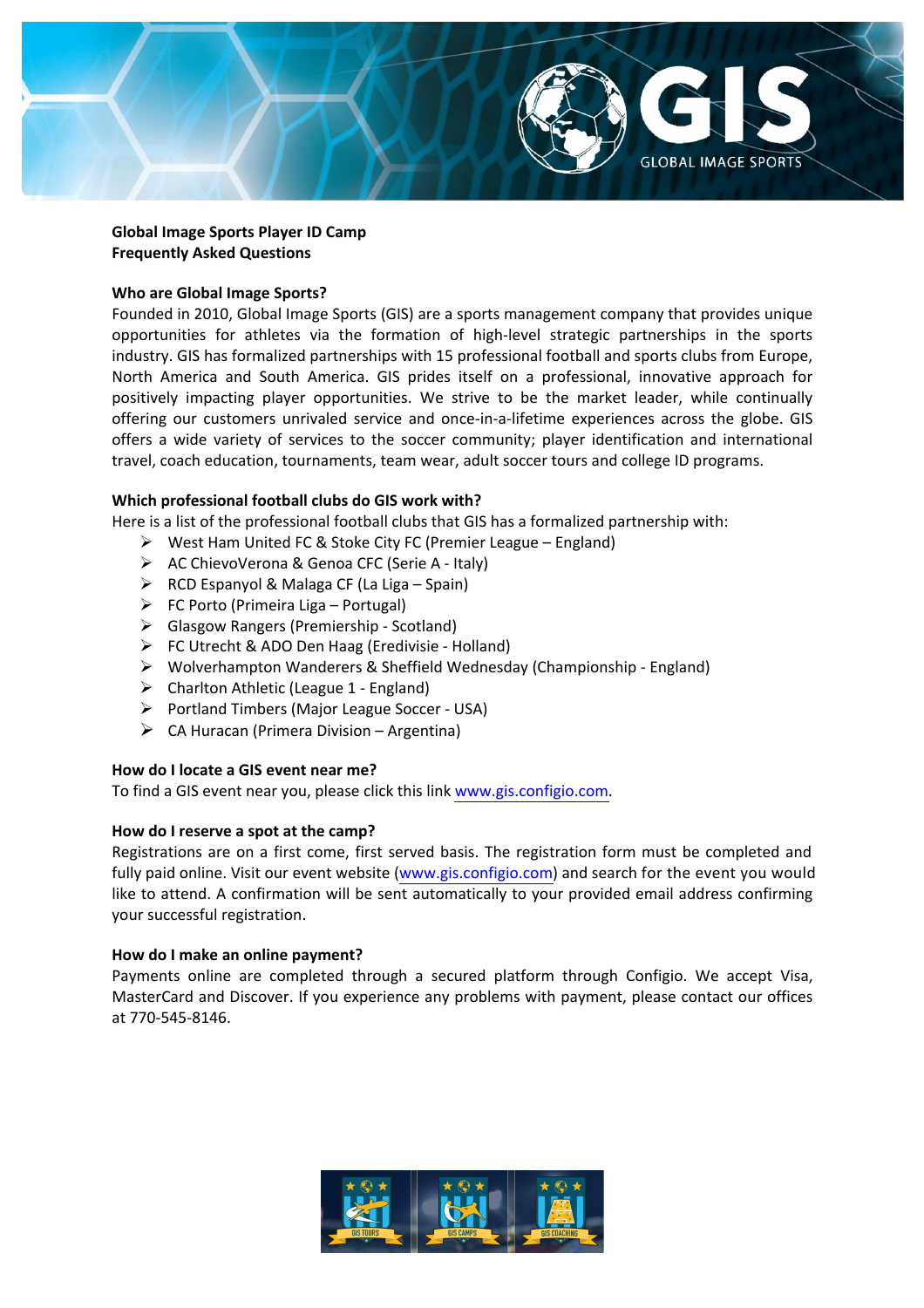

### **What is the cancellation policy?**

If you choose to cancel your registration, we must receive written notice of said cancellation to info@globalimagesports.com (with confirmation of receipt from us), and you shall be subject to the following cancellation fee:

Any cancellation for a camp made less than 14 days prior to the start of the camp will be given a camp credit to be used in the future against another camp. Cancellations prior to 14 days will be issued a refund, minus a \$25.00 administration charge. Cancellations must be received *in writing* no later than 14 days prior to the start of the camp. If the participant simply does not show up to the camp, there will be no refunds for the amount paid.

### What if a participant is injured or sick and cannot attend camp, do they receive a refund?

If a player is injured or sick and cannot attend camp, we must receive a doctor's note on the appropriate headed paper in order to be considered for a refund. Applicable admin fees may be charged.

#### **What is included within the price?**

Each player will receive an official camp T-shirt and high level coaching delivery from the academy coaches of the respective professional partner club.

#### **What ages is the Camp for?**

GIS Player ID Camps are designed for males and females, ages 7 to 17.

#### **What are the primary languages spoken in the camps?**

The primary language spoken is English.

### **Who are the coaches?**

Official Academy coaches will be present to conduct the training sessions in North America. All the coaches are licensed by UEFA. In contrast with many other camps, all of our partner coaches are currently involved with their respective Academy all year round and have to maintain a strict standard of continuous professional development during the season, on various UEFA licensed courses.

#### **Why is it called an 'ID Camp' and what are the next steps?**

The best players from each ID Camp will receive an invitation to a four-day National Residential camp (currently conducted in both GA and AZ). From the National Camp the best players will receive an invitation to travel to the professional academy the following spring. It is important to be aware that all National Camp players fall under the GIS Tiered System of Player [Development](http://www.globalimagesports.com/blog/post/global-image-sports-tiered-player-development-system) (please click on the link)– which helps identify players based on their talent, and then provides them access to the appropriate training and development level resources.

#### **What is the player to coach ratio?**

There is 1 coach for every 14-16 players.